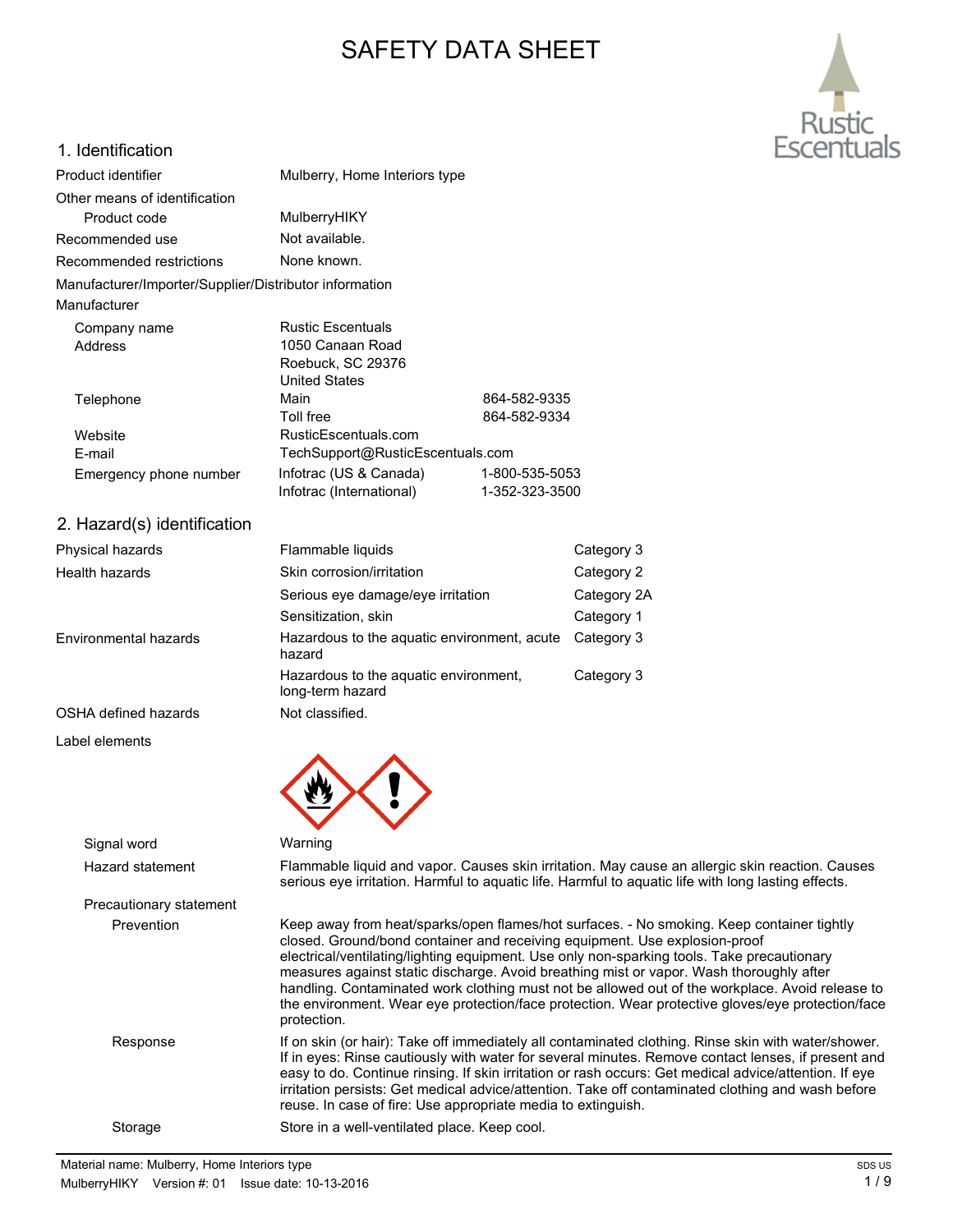$\mathbf{M}$ 

Supplemental information 34.76% of the mixture consists of component(s) of unknown acute hazards to the aquatic environment. 45.5% of the mixture consists of component(s) of unknown long-term hazards to the aquatic environment.

# 3. Composition/information on ingredients

| <b>MIXTURES</b>                                                                   |               |             |
|-----------------------------------------------------------------------------------|---------------|-------------|
| Chemical name                                                                     | CAS number    | $\%$        |
| Diethyl phthalate                                                                 | 84-66-2       | $10 - 520*$ |
| Ethyl methylphenylglycidate                                                       | 77-83-8       | $5 - 10*$   |
| Linalool                                                                          | 78-70-6       | $5 - 10*$   |
| Phenethyl alcohol                                                                 | $60 - 12 - 8$ | $5 - 10*$   |
| Benzyl acetate                                                                    | 140-11-4      | $3 - 5^*$   |
| Ethyl butyrate                                                                    | 105-54-4      | $3 - 5*$    |
| beta-lonone                                                                       | 14901-07-6    | $1 - 5^*$   |
| Ethyl lactate                                                                     | $97-64-3$     | $1 - 5^*$   |
| gamma-Undecalactone                                                               | 104-67-6      | $1 - 5^*$   |
| Methyl dihydrojasmonate                                                           | 24851-98-7    | $1 - 5^*$   |
| 1,3,4,6,7,8-Hexahydro-4,6,6,7,8,8-h<br>examethylcyclopenta-gamma-2-ben<br>zopyran | 1222-05-5     | $< 1$ *     |
| alpha-Amylcinnamaldehyde                                                          | 122-40-7      | $< 1$ *     |
| alpha-isoMethyl ionone                                                            | 127-51-5      | $< 1$ *     |
| Ethyl acetate                                                                     | 141-78-6      | $< 1$ *     |
| Methyl 2-nonynoate                                                                | 111-80-8      | $< 1$ *     |
| Orange sweet, Valencia oil                                                        | 8008-57-9     | $< 1$ *     |
| Butylated hydroxytoluene                                                          | 128-37-0      | $< 0.2*$    |
| Other components below reportable levels                                          |               | $40 - 50$   |

\*Designates that a specific chemical identity and/or percentage of composition has been withheld as a trade secret.

### 4. First-aid measures

| Inhalation                                                                   | Move to fresh air. Call a physician if symptoms develop or persist.                                                                                                                                                                                                                                                  |
|------------------------------------------------------------------------------|----------------------------------------------------------------------------------------------------------------------------------------------------------------------------------------------------------------------------------------------------------------------------------------------------------------------|
| Skin contact                                                                 | Remove contaminated clothing immediately and wash skin with soap and water. In case of<br>eczema or other skin disorders: Seek medical attention and take along these instructions. Wash<br>contaminated clothing before reuse.                                                                                      |
| Eye contact                                                                  | Immediately flush eyes with plenty of water for at least 15 minutes. Remove contact lenses, if<br>present and easy to do. Continue rinsing. Get medical attention if irritation develops and persists.                                                                                                               |
| Ingestion                                                                    | Rinse mouth. Get medical attention if symptoms occur.                                                                                                                                                                                                                                                                |
| Most important<br>symptoms/effects, acute and<br>delayed                     | Severe eye irritation. Symptoms may include stinging, tearing, redness, swelling, and blurred<br>vision. Skin irritation. May cause redness and pain. May cause an allergic skin reaction. Dermatitis.<br>Rash.                                                                                                      |
| Indication of immediate<br>medical attention and special<br>treatment needed | Provide general supportive measures and treat symptomatically. Thermal burns: Flush with water<br>immediately. While flushing, remove clothes which do not adhere to affected area. Call an<br>ambulance. Continue flushing during transport to hospital. Keep victim under observation.<br>Symptoms may be delayed. |
| General information                                                          | Take off all contaminated clothing immediately. Ensure that medical personnel are aware of the<br>material(s) involved, and take precautions to protect themselves. Wash contaminated clothing<br>before reuse.                                                                                                      |
| 5. Fire-fighting measures                                                    |                                                                                                                                                                                                                                                                                                                      |
| Cuitable ovtinguiching modia                                                 | Alcohol resistant foam Water foa. Druchemieal neuder, Carbon dievide (CO2)                                                                                                                                                                                                                                           |

#### Suitable extinguishing media Alcohol resistant foam. Water fog. Dry chemical powder. Carbon dioxide (CO2). Unsuitable extinguishing Do not use water jet as an extinguisher, as this will spread the fire. media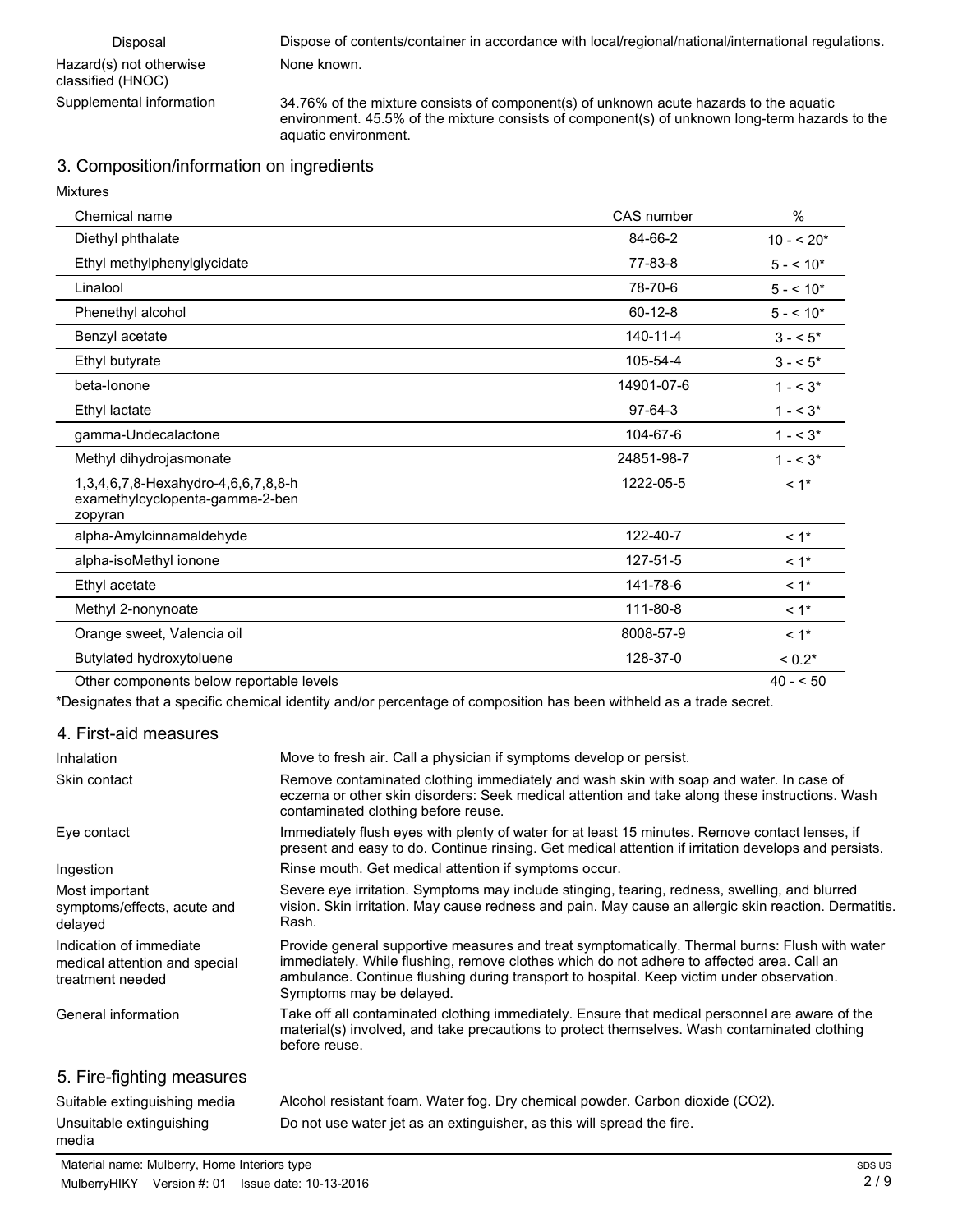| Specific hazards arising from<br>the chemical                             | Vapors may form explosive mixtures with air. Vapors may travel considerable distance to a source<br>of ignition and flash back. During fire, gases hazardous to health may be formed.                                                                                                            |  |
|---------------------------------------------------------------------------|--------------------------------------------------------------------------------------------------------------------------------------------------------------------------------------------------------------------------------------------------------------------------------------------------|--|
| Special protective equipment<br>and precautions for firefighters          | Self-contained breathing apparatus and full protective clothing must be worn in case of fire.                                                                                                                                                                                                    |  |
| Fire fighting<br>equipment/instructions                                   | In case of fire and/or explosion do not breathe fumes. Move containers from fire area if you can do<br>so without risk.                                                                                                                                                                          |  |
| Specific methods                                                          | Use standard firefighting procedures and consider the hazards of other involved materials.                                                                                                                                                                                                       |  |
| General fire hazards                                                      | Flammable liquid and vapor.                                                                                                                                                                                                                                                                      |  |
| 6. Accidental release measures                                            |                                                                                                                                                                                                                                                                                                  |  |
| Personal precautions.<br>protective equipment and<br>emergency procedures | Keep unnecessary personnel away. Keep people away from and upwind of spill/leak. Eliminate all<br>ignition sources (no smoking, flares, sparks, or flames in immediate area). Wear appropriate<br>protective equipment and clothing during clean-up. Avoid breathing mist or vapor. Do not touch |  |

damaged containers or spilled material unless wearing appropriate protective clothing. Ventilate closed spaces before entering them. Local authorities should be advised if significant spillages cannot be contained. For personal protection, see section 8 of the SDS. Eliminate all ignition sources (no smoking, flares, sparks, or flames in immediate area). Take precautionary measures against static discharge. Use only non-sparking tools. Keep combustibles (wood, paper, oil, etc.) away from spilled material. Methods and materials for containment and cleaning up

> Large Spills: Stop the flow of material, if this is without risk. Dike the spilled material, where this is possible. Cover with plastic sheet to prevent spreading. Use a non-combustible material like vermiculite, sand or earth to soak up the product and place into a container for later disposal. Prevent product from entering drains. Following product recovery, flush area with water.

> Small Spills: Absorb with earth, sand or other non-combustible material and transfer to containers for later disposal. Wipe up with absorbent material (e.g. cloth, fleece). Clean surface thoroughly to remove residual contamination.

Never return spills to original containers for re-use. For waste disposal, see section 13 of the SDS.

Avoid release to the environment. Prevent further leakage or spillage if safe to do so. Avoid discharge into drains, water courses or onto the ground. Inform appropriate managerial or supervisory personnel of all environmental releases. Environmental precautions

## 7. Handling and storage

| Precautions for safe handling                                   | Do not handle, store or open near an open flame, sources of heat or sources of ignition. Protect<br>material from direct sunlight. When using do not smoke. Explosion-proof general and local exhaust<br>ventilation. Take precautionary measures against static discharges. All equipment used when<br>handling the product must be grounded. Use non-sparking tools and explosion-proof equipment.<br>Avoid breathing mist or vapor. Avoid contact with eyes, skin, and clothing. Avoid prolonged<br>exposure. Wear appropriate personal protective equipment. Avoid release to the environment.<br>Observe good industrial hygiene practices. |
|-----------------------------------------------------------------|--------------------------------------------------------------------------------------------------------------------------------------------------------------------------------------------------------------------------------------------------------------------------------------------------------------------------------------------------------------------------------------------------------------------------------------------------------------------------------------------------------------------------------------------------------------------------------------------------------------------------------------------------|
| Conditions for safe storage,<br>including any incompatibilities | Keep away from heat, sparks and open flame. Prevent electrostatic charge build-up by using<br>common bonding and grounding techniques. Store in a cool, dry place out of direct sunlight. Store<br>in original tightly closed container. Store in a well-ventilated place. Keep in an area equipped with<br>sprinklers. Store away from incompatible materials (see Section 10 of the SDS).                                                                                                                                                                                                                                                      |

## 8. Exposure controls/personal protection

#### Occupational exposure limits

US. OSHA Table Z-1 Limits for Air Contaminants (29 CFR 1910.1000)

| Components                                 | Type       | Value            |                                  |
|--------------------------------------------|------------|------------------|----------------------------------|
| Ethyl acetate (CAS<br>141-78-6)            | PEL        | 1400 mg/m3       |                                  |
|                                            |            | $400$ ppm        |                                  |
| US. ACGIH Threshold Limit Values           |            |                  |                                  |
| Components                                 | Type       | Value            | Form                             |
| Benzyl acetate (CAS<br>$140 - 11 - 4$      | TWA        | $10$ ppm         |                                  |
| Butylated hydroxytoluene<br>(CAS 128-37-0) | <b>TWA</b> | $2 \text{ mg/m}$ | Inhalable fraction and<br>vapor. |
| Diethyl phthalate (CAS<br>$84-66-2)$       | <b>TWA</b> | $5 \text{ mg/m}$ |                                  |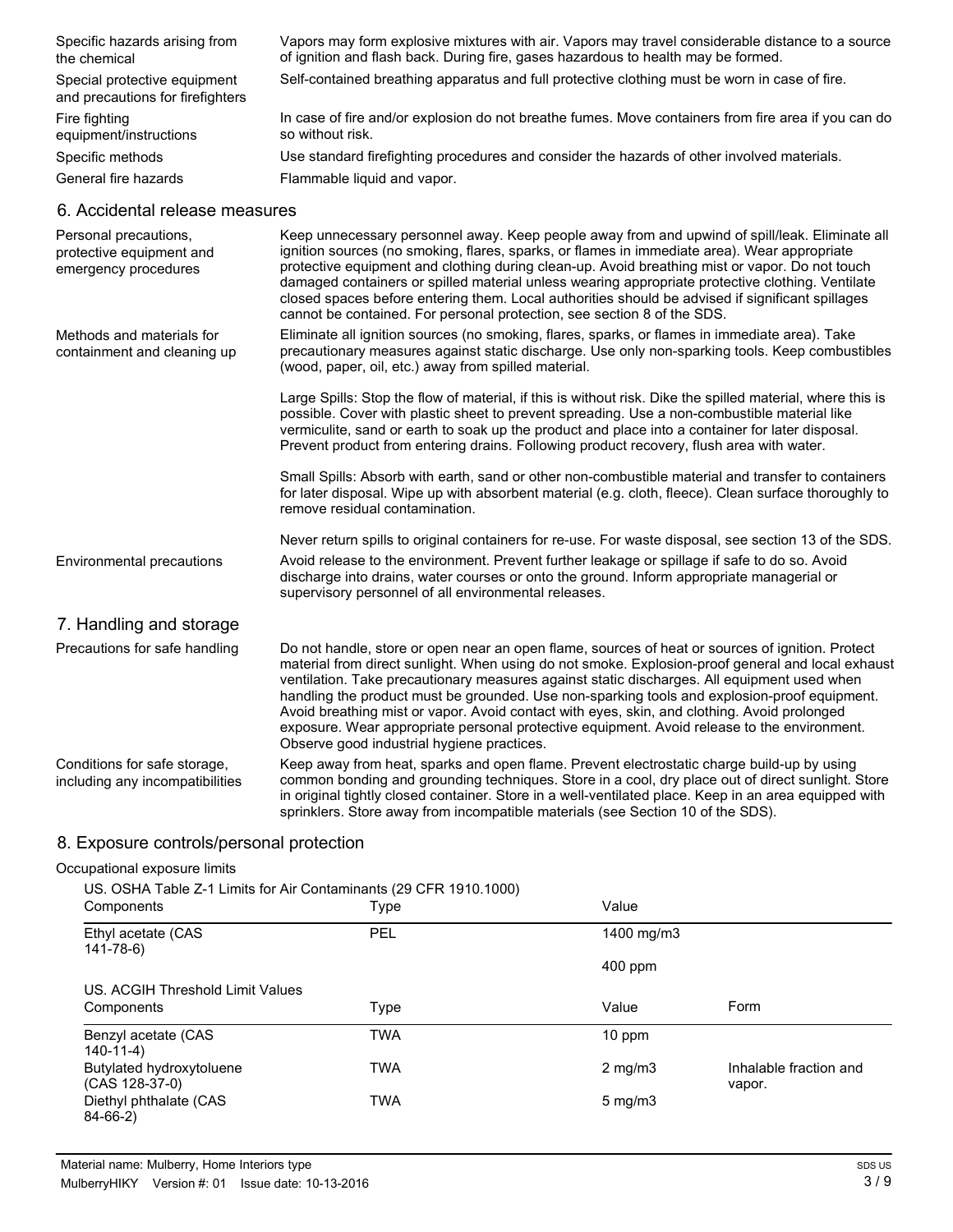| US. ACGIH Threshold Limit Values<br>Components                                    | <b>Type</b>                                                                                                                                                                                                                                                                                                                                                                                                                                                                                                                                                | Value            | Form |
|-----------------------------------------------------------------------------------|------------------------------------------------------------------------------------------------------------------------------------------------------------------------------------------------------------------------------------------------------------------------------------------------------------------------------------------------------------------------------------------------------------------------------------------------------------------------------------------------------------------------------------------------------------|------------------|------|
| Ethyl acetate (CAS<br>$141 - 78 - 6$                                              | <b>TWA</b>                                                                                                                                                                                                                                                                                                                                                                                                                                                                                                                                                 | 400 ppm          |      |
| US. NIOSH: Pocket Guide to Chemical Hazards<br>Components                         | Type                                                                                                                                                                                                                                                                                                                                                                                                                                                                                                                                                       | Value            |      |
| Butylated hydroxytoluene                                                          | <b>TWA</b>                                                                                                                                                                                                                                                                                                                                                                                                                                                                                                                                                 | 10 mg/m3         |      |
| (CAS 128-37-0)<br>Diethyl phthalate (CAS                                          | <b>TWA</b>                                                                                                                                                                                                                                                                                                                                                                                                                                                                                                                                                 | $5 \text{ mg/m}$ |      |
| $84-66-2)$<br>Ethyl acetate (CAS                                                  | <b>TWA</b>                                                                                                                                                                                                                                                                                                                                                                                                                                                                                                                                                 | 1400 mg/m3       |      |
| $141 - 78 - 6$                                                                    |                                                                                                                                                                                                                                                                                                                                                                                                                                                                                                                                                            | 400 ppm          |      |
| <b>Biological limit values</b>                                                    | No biological exposure limits noted for the ingredient(s).                                                                                                                                                                                                                                                                                                                                                                                                                                                                                                 |                  |      |
| Appropriate engineering<br>controls                                               | Explosion-proof general and local exhaust ventilation. Good general ventilation (typically 10 air<br>changes per hour) should be used. Ventilation rates should be matched to conditions. If<br>applicable, use process enclosures, local exhaust ventilation, or other engineering controls to<br>maintain airborne levels below recommended exposure limits. If exposure limits have not been<br>established, maintain airborne levels to an acceptable level. Eye wash facilities and emergency<br>shower must be available when handling this product. |                  |      |
| Eye/face protection                                                               | Individual protection measures, such as personal protective equipment<br>Face shield is recommended. Wear safety glasses with side shields (or goggles).                                                                                                                                                                                                                                                                                                                                                                                                   |                  |      |
| Skin protection                                                                   |                                                                                                                                                                                                                                                                                                                                                                                                                                                                                                                                                            |                  |      |
| Hand protection                                                                   | Wear appropriate chemical resistant gloves. Suitable gloves can be recommended by the glove<br>supplier.                                                                                                                                                                                                                                                                                                                                                                                                                                                   |                  |      |
| Other                                                                             | Wear appropriate chemical resistant clothing. Use of an impervious apron is recommended.                                                                                                                                                                                                                                                                                                                                                                                                                                                                   |                  |      |
| Respiratory protection                                                            | If engineering controls do not maintain airborne concentrations below recommended exposure<br>limits (where applicable) or to an acceptable level (in countries where exposure limits have not<br>been established), an approved respirator must be worn.                                                                                                                                                                                                                                                                                                  |                  |      |
| Thermal hazards                                                                   | Wear appropriate thermal protective clothing, when necessary.                                                                                                                                                                                                                                                                                                                                                                                                                                                                                              |                  |      |
| General hygiene<br>considerations                                                 | When using do not smoke. Always observe good personal hygiene measures, such as washing<br>after handling the material and before eating, drinking, and/or smoking. Routinely wash work<br>clothing and protective equipment to remove contaminants. Contaminated work clothing should not<br>be allowed out of the workplace.                                                                                                                                                                                                                             |                  |      |
| 9. Physical and chemical properties                                               |                                                                                                                                                                                                                                                                                                                                                                                                                                                                                                                                                            |                  |      |
| Appearance                                                                        | Near Colorless to Light Yellow                                                                                                                                                                                                                                                                                                                                                                                                                                                                                                                             |                  |      |
| Physical state                                                                    | Liquid.                                                                                                                                                                                                                                                                                                                                                                                                                                                                                                                                                    |                  |      |
| Form                                                                              | Liquid.                                                                                                                                                                                                                                                                                                                                                                                                                                                                                                                                                    |                  |      |
| Color                                                                             | Not available.                                                                                                                                                                                                                                                                                                                                                                                                                                                                                                                                             |                  |      |
| Odor                                                                              | <b>Characteristic of Name</b>                                                                                                                                                                                                                                                                                                                                                                                                                                                                                                                              |                  |      |
| Odor threshold                                                                    | Not available.                                                                                                                                                                                                                                                                                                                                                                                                                                                                                                                                             |                  |      |
| рH                                                                                | Not available.                                                                                                                                                                                                                                                                                                                                                                                                                                                                                                                                             |                  |      |
| Melting point/freezing point                                                      | -63.98 °F (-53.32 °C) estimated                                                                                                                                                                                                                                                                                                                                                                                                                                                                                                                            |                  |      |
| Initial boiling point and boiling<br>range                                        | 487.73 °F (253.19 °C) estimated                                                                                                                                                                                                                                                                                                                                                                                                                                                                                                                            |                  |      |
| Flash point                                                                       | 132.1 °F (55.6 °C)                                                                                                                                                                                                                                                                                                                                                                                                                                                                                                                                         |                  |      |
| Evaporation rate                                                                  | Not available.                                                                                                                                                                                                                                                                                                                                                                                                                                                                                                                                             |                  |      |
| Flammability (solid, gas)                                                         | Not applicable.                                                                                                                                                                                                                                                                                                                                                                                                                                                                                                                                            |                  |      |
| Upper/lower flammability or explosive limits<br>Flammability limit - lower<br>(%) | Not available.                                                                                                                                                                                                                                                                                                                                                                                                                                                                                                                                             |                  |      |
| Flammability limit - upper<br>(%)                                                 | Not available.                                                                                                                                                                                                                                                                                                                                                                                                                                                                                                                                             |                  |      |
| Explosive limit - lower (%)                                                       | Not available.                                                                                                                                                                                                                                                                                                                                                                                                                                                                                                                                             |                  |      |
| Explosive limit - upper (%)                                                       | Not available.                                                                                                                                                                                                                                                                                                                                                                                                                                                                                                                                             |                  |      |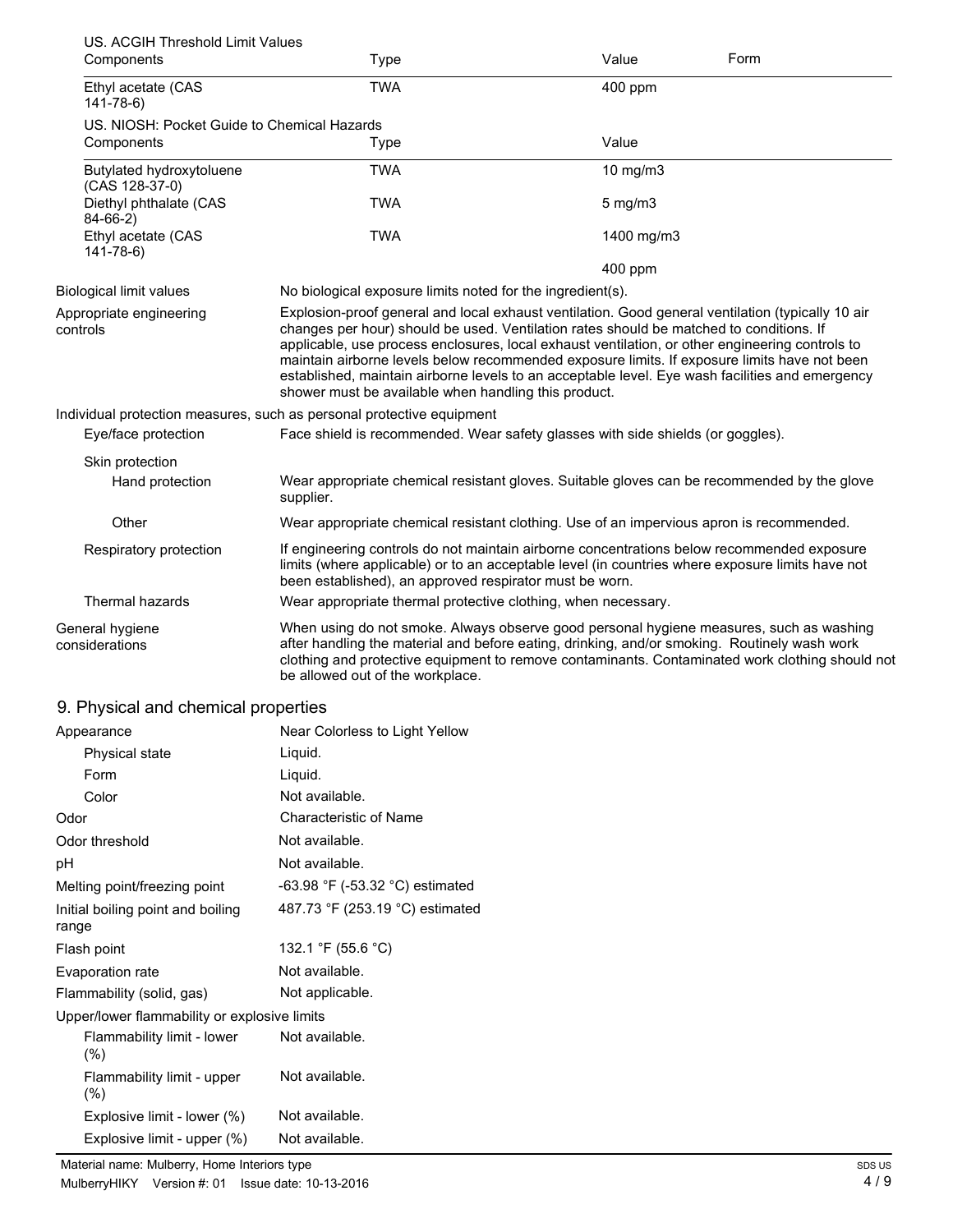| Vapor pressure                             | 0.034 hPa estimated             |
|--------------------------------------------|---------------------------------|
| Vapor density                              | Not available.                  |
| Relative density                           | Not available.                  |
| Solubility(ies)                            |                                 |
| Solubility (water)                         | NO.                             |
| Partition coefficient<br>(n-octanol/water) | Not available.                  |
| Auto-ignition temperature                  | 757.84 °F (403.24 °C) estimated |
| Decomposition temperature                  | Not available.                  |
| Viscosity                                  | Not available.                  |
| Other information                          |                                 |
| Density                                    | 8.19 lbs/gal estimated          |
| <b>Explosive properties</b>                | Not explosive.                  |
| Hydrocarbons percent                       | Not determined.                 |
| Oxidizing properties                       | Not oxidizing.                  |
| Refractive index                           | 1.4621 - 1.4671                 |
| Specific gravity                           | $0.951 - 0.991$                 |
| VOC (Weight %)                             | Not determined.                 |

# 10. Stability and reactivity

| Reactivity                            | The product is stable and non-reactive under normal conditions of use, storage and transport.                                                     |
|---------------------------------------|---------------------------------------------------------------------------------------------------------------------------------------------------|
| Chemical stability                    | Material is stable under normal conditions.                                                                                                       |
| Possibility of hazardous<br>reactions | Hazardous polymerization does not occur.                                                                                                          |
| Conditions to avoid                   | Avoid heat, sparks, open flames and other ignition sources. Avoid temperatures exceeding the<br>flash point. Contact with incompatible materials. |
| Incompatible materials                | Strong acids. Strong oxidizing agents.                                                                                                            |
| Hazardous decomposition               | No hazardous decomposition products are known.                                                                                                    |

# 11. Toxicological information

products

### Information on likely routes of exposure

| Inhalation                                                                         | Prolonged inhalation may be harmful.                                                                                                                                                                            |                                                                                                            |  |
|------------------------------------------------------------------------------------|-----------------------------------------------------------------------------------------------------------------------------------------------------------------------------------------------------------------|------------------------------------------------------------------------------------------------------------|--|
| Skin contact                                                                       | Causes skin irritation. May cause an allergic skin reaction.                                                                                                                                                    |                                                                                                            |  |
| Eye contact                                                                        | Causes serious eye irritation.                                                                                                                                                                                  |                                                                                                            |  |
| Ingestion                                                                          | Expected to be a low ingestion hazard.                                                                                                                                                                          |                                                                                                            |  |
| Symptoms related to the<br>physical, chemical and<br>toxicological characteristics | Severe eye irritation. Symptoms may include stinging, tearing, redness, swelling, and blurred<br>vision. Skin irritation. May cause redness and pain. May cause an allergic skin reaction.<br>Dermatitis, Rash. |                                                                                                            |  |
| Information on toxicological effects                                               |                                                                                                                                                                                                                 |                                                                                                            |  |
| Acute toxicity                                                                     | May cause an allergic skin reaction.                                                                                                                                                                            |                                                                                                            |  |
| Skin corrosion/irritation                                                          | Causes skin irritation.                                                                                                                                                                                         |                                                                                                            |  |
| Serious eye damage/eye<br>irritation                                               | Causes serious eye irritation.                                                                                                                                                                                  |                                                                                                            |  |
| Respiratory or skin sensitization                                                  |                                                                                                                                                                                                                 |                                                                                                            |  |
| Respiratory sensitization                                                          | Not a respiratory sensitizer.                                                                                                                                                                                   |                                                                                                            |  |
| Skin sensitization                                                                 | May cause an allergic skin reaction.                                                                                                                                                                            |                                                                                                            |  |
| Germ cell mutagenicity                                                             | No data available to indicate product or any components present at greater than 0.1% are<br>mutagenic or genotoxic.                                                                                             |                                                                                                            |  |
| Carcinogenicity                                                                    | This product is not considered to be a carcinogen by IARC, ACGIH, NTP, or OSHA.                                                                                                                                 |                                                                                                            |  |
| IARC Monographs. Overall Evaluation of Carcinogenicity                             |                                                                                                                                                                                                                 |                                                                                                            |  |
| Benzyl acetate (CAS 140-11-4)<br>Butylated hydroxytoluene (CAS 128-37-0)           |                                                                                                                                                                                                                 | 3 Not classifiable as to carcinogenicity to humans.<br>3 Not classifiable as to carcinogenicity to humans. |  |
|                                                                                    |                                                                                                                                                                                                                 |                                                                                                            |  |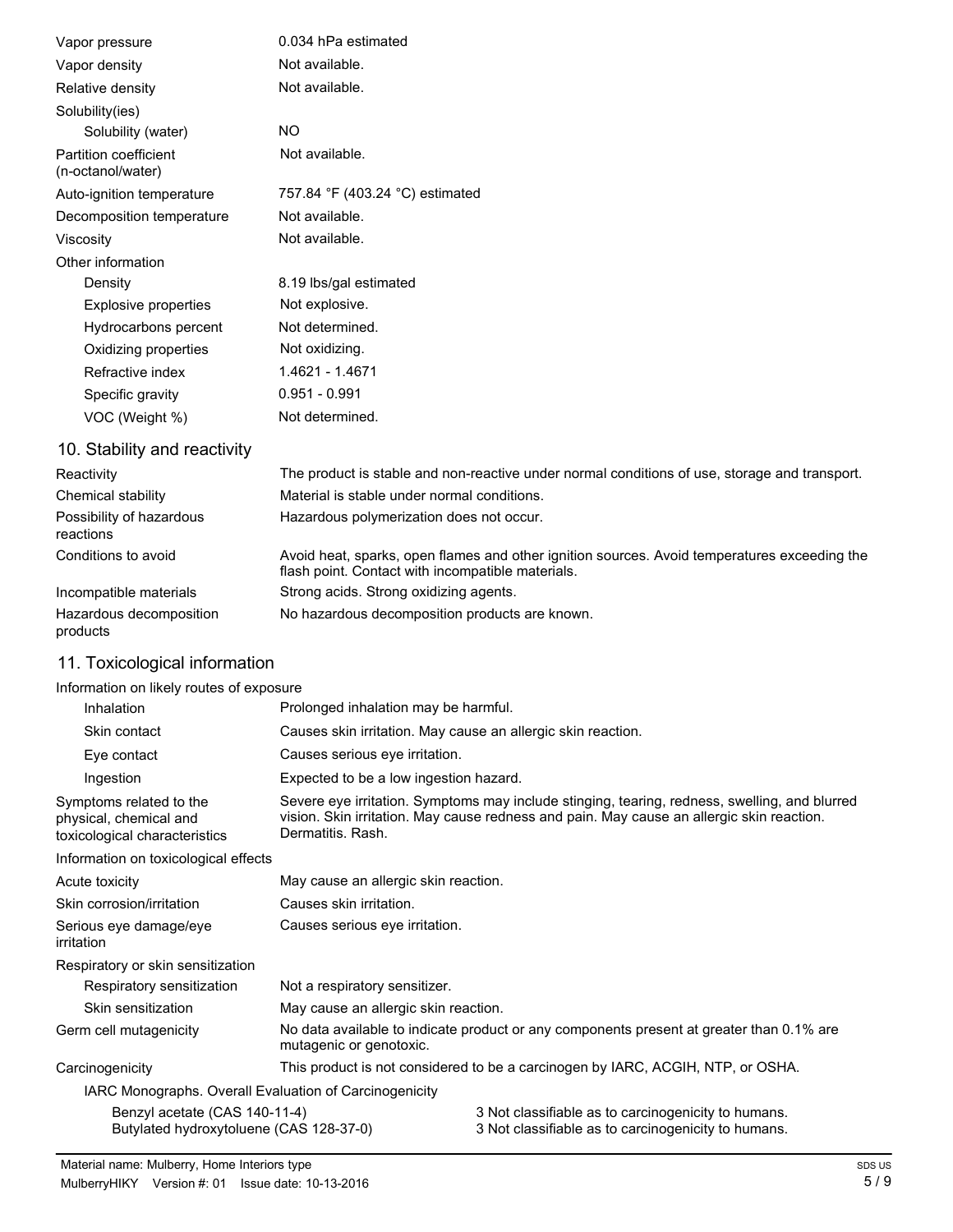| OSHA Specifically Regulated Substances (29 CFR 1910.1001-1050)               |
|------------------------------------------------------------------------------|
|                                                                              |
| This product is not expected to cause reproductive or developmental effects. |
| Not classified.                                                              |
| Not classified.                                                              |
| Not an aspiration hazard.                                                    |
| Prolonged inhalation may be harmful.                                         |
|                                                                              |

# 12. Ecological information

| Ecotoxicity                   | Harmful to aquatic life with long lasting effects.         |
|-------------------------------|------------------------------------------------------------|
| Persistence and degradability | No data is available on the degradability of this product. |

#### Bioaccumulative potential

| Partition coefficient n-octanol / water (log Kow) |      |
|---------------------------------------------------|------|
|                                                   | 1.96 |
|                                                   | 2.47 |
|                                                   | 0.73 |
|                                                   | 1.73 |
|                                                   | 2.97 |
|                                                   | 1.36 |
| No data available.                                |      |
|                                                   |      |

Other adverse effects No other adverse environmental effects (e.g. ozone depletion, photochemical ozone creation potential, endocrine disruption, global warming potential) are expected from this component.

# 13. Disposal considerations

| Disposal instructions                    | Collect and reclaim or dispose in sealed containers at licensed waste disposal site. Do not allow<br>this material to drain into sewers/water supplies. Do not contaminate ponds, waterways or ditches<br>with chemical or used container. Dispose of contents/container in accordance with<br>local/regional/national/international regulations. |
|------------------------------------------|---------------------------------------------------------------------------------------------------------------------------------------------------------------------------------------------------------------------------------------------------------------------------------------------------------------------------------------------------|
| Local disposal regulations               | Dispose in accordance with all applicable regulations.                                                                                                                                                                                                                                                                                            |
| Hazardous waste code                     | The waste code should be assigned in discussion between the user, the producer and the waste<br>disposal company.                                                                                                                                                                                                                                 |
| Waste from residues / unused<br>products | Dispose of in accordance with local regulations. Empty containers or liners may retain some<br>product residues. This material and its container must be disposed of in a safe manner (see:<br>Disposal instructions).                                                                                                                            |
| Contaminated packaging                   | Since emptied containers may retain product residue, follow label warnings even after container is<br>emptied. Empty containers should be taken to an approved waste handling site for recycling or<br>disposal.                                                                                                                                  |

# 14. Transport information

| DOT                          |                                                                         |
|------------------------------|-------------------------------------------------------------------------|
| UN number                    | UN1169                                                                  |
| UN proper shipping name      | Extracts, aromatic, liquid                                              |
| Transport hazard class(es)   |                                                                         |
| <b>Class</b>                 | 3                                                                       |
| Subsidiary risk              |                                                                         |
| Label(s)                     | 3                                                                       |
| Packing group                | Ш                                                                       |
| Special precautions for user | Read safety instructions, SDS and emergency procedures before handling. |
| Special provisions           | B1, IB3, T2, TP1                                                        |
| Packaging exceptions         | 150                                                                     |
| Packaging non bulk           | 203                                                                     |
| Packaging bulk               | 242                                                                     |
| IATA                         |                                                                         |
| UN number                    | UN1169                                                                  |
| UN proper shipping name      | Extracts, aromatic, liquid                                              |
| Transport hazard class(es)   |                                                                         |
| Class                        | 3                                                                       |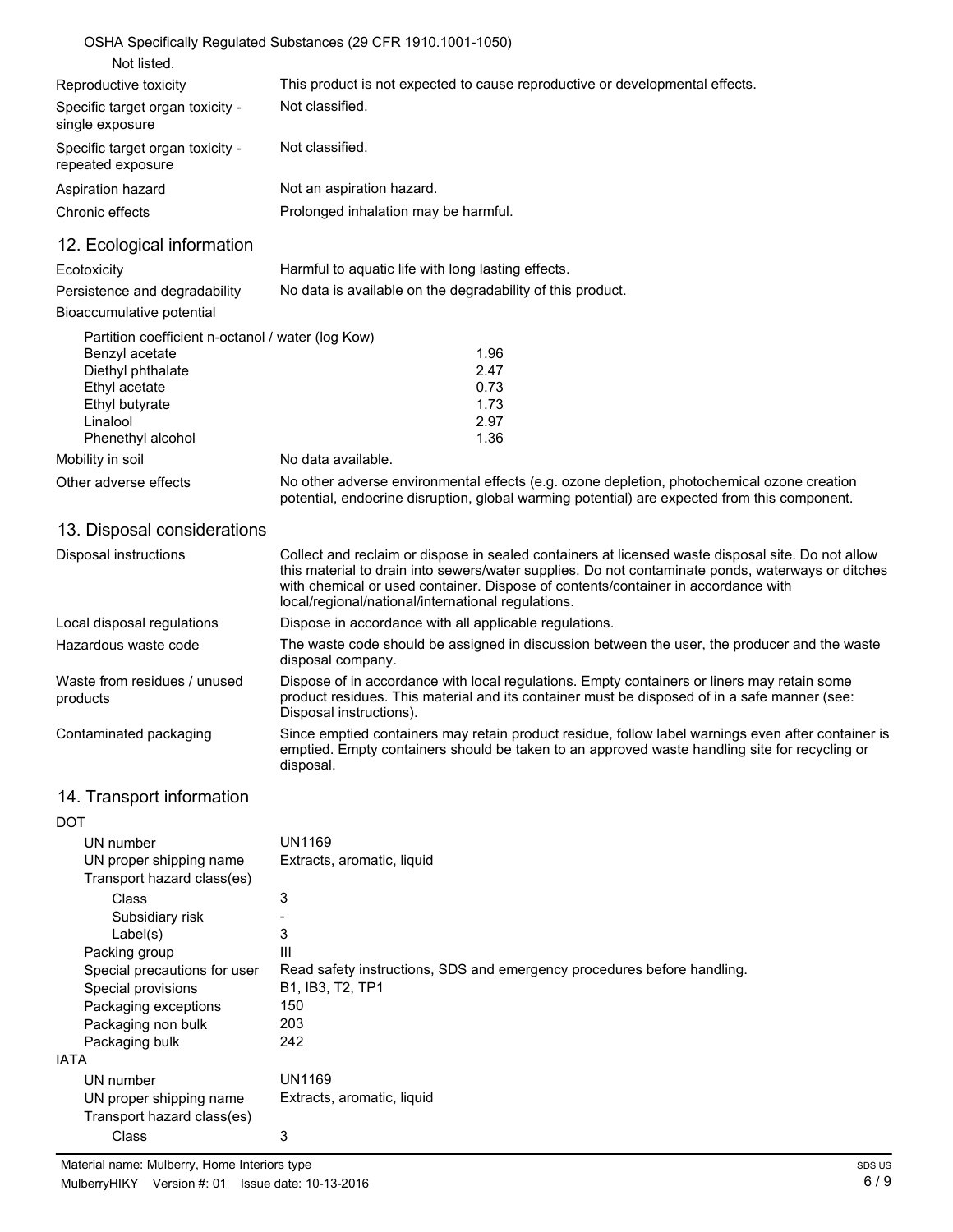| Subsidiary risk                              |                                                                         |
|----------------------------------------------|-------------------------------------------------------------------------|
| Packing group                                | Ш                                                                       |
| Environmental hazards                        | No.                                                                     |
| <b>ERG Code</b>                              | 3L                                                                      |
| Special precautions for user                 | Read safety instructions, SDS and emergency procedures before handling. |
| Other information                            |                                                                         |
| Passenger and cargo<br>aircraft              | Allowed.                                                                |
| Cargo aircraft only                          | Allowed.                                                                |
| <b>IMDG</b>                                  |                                                                         |
| UN number                                    | UN1169                                                                  |
| UN proper shipping name                      | EXTRACTS, AROMATIC, LIQUID                                              |
| Transport hazard class(es)                   |                                                                         |
| Class                                        | 3                                                                       |
| Subsidiary risk                              |                                                                         |
| Packing group                                | Ш                                                                       |
| <b>Environmental hazards</b>                 |                                                                         |
| Marine pollutant                             | No.                                                                     |
| EmS                                          | $F-E. S-D$                                                              |
| Special precautions for user                 | Read safety instructions, SDS and emergency procedures before handling. |
| Transport in bulk according to               | Not established.                                                        |
| Annex II of MARPOL 73/78 and<br>the IBC Code |                                                                         |

DOT



## 15. Regulatory information

US federal regulations

This product is a "Hazardous Chemical" as defined by the OSHA Hazard Communication Standard, 29 CFR 1910.1200.

TSCA Section 12(b) Export Notification (40 CFR 707, Subpt. D) Not regulated. CERCLA Hazardous Substance List (40 CFR 302.4) Diethyl phthalate (CAS 84-66-2) Listed. Ethyl acetate (CAS 141-78-6) Listed. SARA 304 Emergency release notification Not regulated. OSHA Specifically Regulated Substances (29 CFR 1910.1001-1050) Not listed.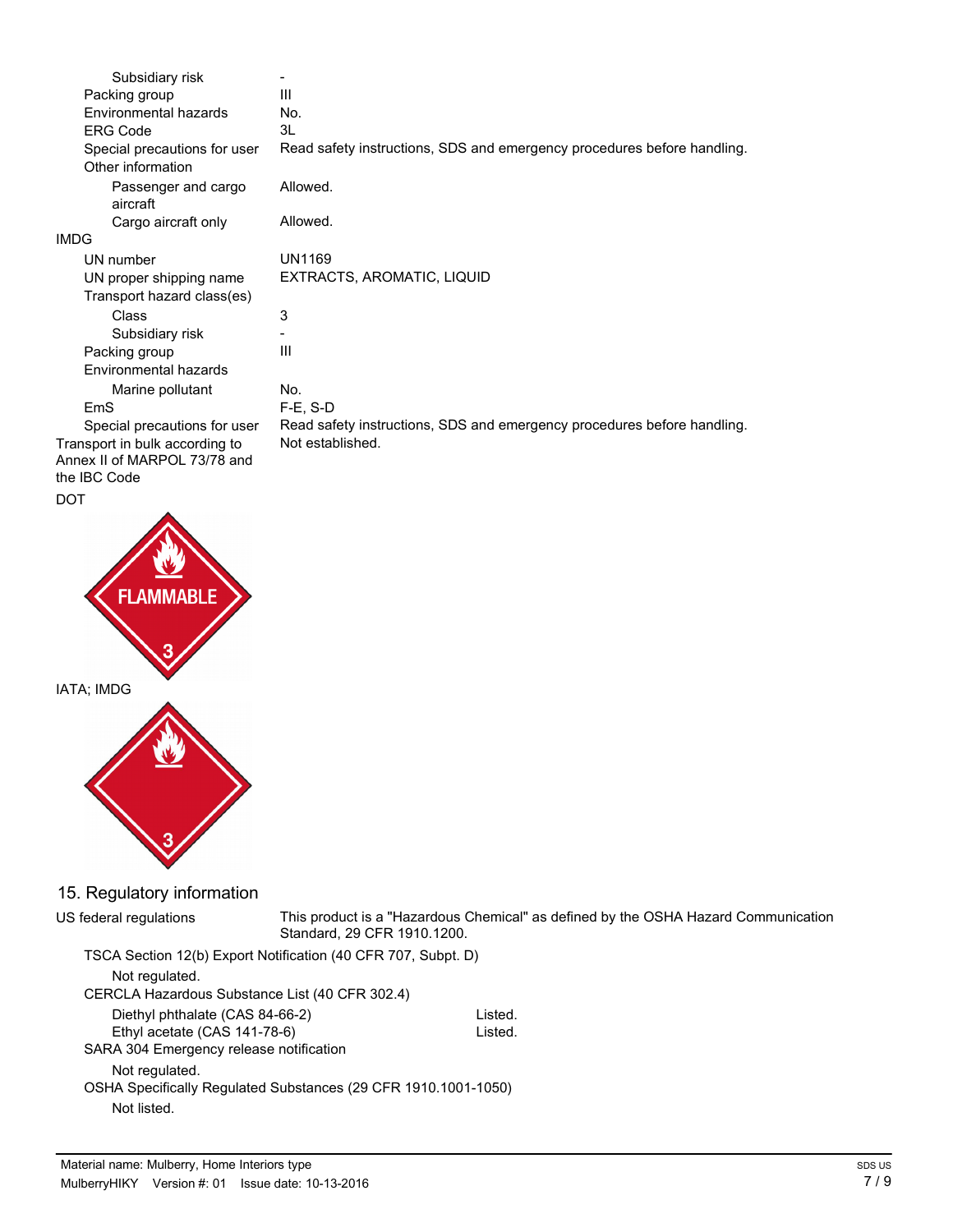Superfund Amendments and Reauthorization Act of 1986 (SARA) Immediate Hazard - Yes Delayed Hazard - No Fire Hazard - Yes Pressure Hazard - No Reactivity Hazard - No Hazard categories SARA 302 Extremely hazardous substance Not listed. SARA 311/312 Hazardous No chemical SARA 313 (TRI reporting) Not regulated. Other federal regulations Clean Air Act (CAA) Section 112 Hazardous Air Pollutants (HAPs) List Not regulated. Clean Air Act (CAA) Section 112(r) Accidental Release Prevention (40 CFR 68.130) Not regulated. Safe Drinking Water Act Not regulated. (SDWA) US state regulations US. California Controlled Substances. CA Department of Justice (California Health and Safety Code Section 11100) Not listed. US. California. Candidate Chemicals List. Safer Consumer Products Regulations (Cal. Code Regs, tit. 22, 69502.3, subd. (a)) Diethyl phthalate (CAS 84-66-2) US. Massachusetts RTK - Substance List Butylated hydroxytoluene (CAS 128-37-0) Diethyl phthalate (CAS 84-66-2) Ethyl acetate (CAS 141-78-6) Ethyl butyrate (CAS 105-54-4) Ethyl lactate (CAS 97-64-3) US. New Jersey Worker and Community Right-to-Know Act Benzyl acetate (CAS 140-11-4) Butylated hydroxytoluene (CAS 128-37-0) Diethyl phthalate (CAS 84-66-2) Ethyl acetate (CAS 141-78-6) Ethyl butyrate (CAS 105-54-4) Ethyl lactate (CAS 97-64-3) US. Pennsylvania Worker and Community Right-to-Know Law Butylated hydroxytoluene (CAS 128-37-0) Diethyl phthalate (CAS 84-66-2) Ethyl acetate (CAS 141-78-6) Ethyl butyrate (CAS 105-54-4) Ethyl lactate (CAS 97-64-3) US. Rhode Island RTK Diethyl phthalate (CAS 84-66-2) Ethyl acetate (CAS 141-78-6) US. California Proposition 65 California Safe Drinking Water and Toxic Enforcement Act of 1986 (Proposition 65): This material is not known to contain any chemicals currently listed as carcinogens or reproductive toxins. International Inventories Country(s) or region This inventory name **Country Country Country Country Country** Country or exempt (yes/no)<sup>\*</sup> Australia Australian Inventory of Chemical Substances (AICS) Yes Canada Domestic Substances List (DSL) Yes Canada Non-Domestic Substances List (NDSL) No China **Inventory of Existing Chemical Substances in China (IECSC)** Yes

Europe **European Inventory of Existing Commercial Chemical Chemical Chemical Chemical Chemical Chemical Chemical Chemical Chemical Chemical Chemical Chemical Chemical Chemical Chemical Chemical Chemical Chemical Chemical C** 

Substances (EINECS)